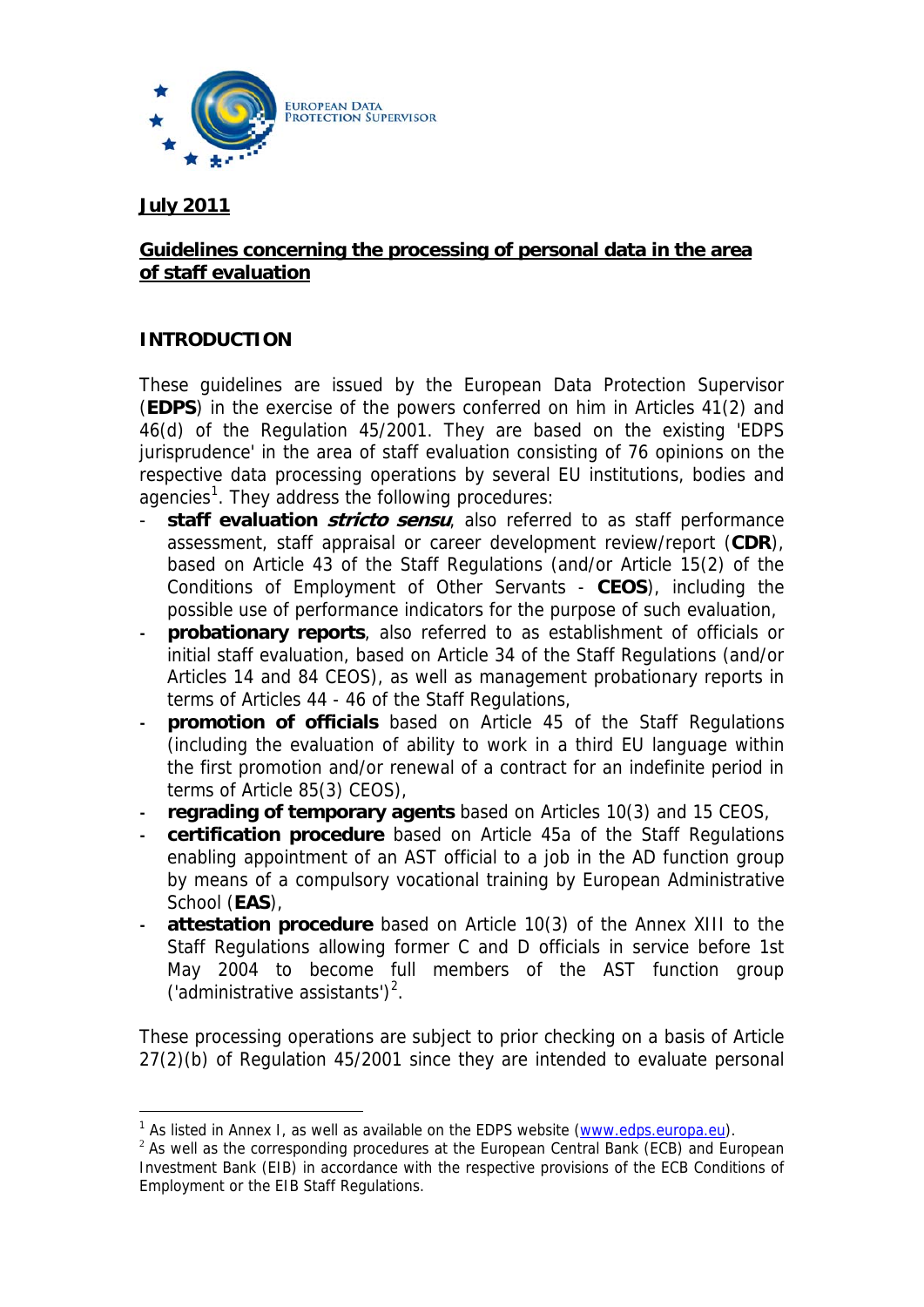aspects relating to the data subject; namely, the ability, efficiency and conduct of the respective staff members<sup>[3](#page-1-0)</sup>.

The objective of the Guidelines is to offer practical guidance and assistance to all Data Protection Officers and controllers in their task of notifying the existing and/or future evaluation related data processing to the EDPS. The DPO network has been consulted on the draft Guidelines in May 2011.

Their aim is to present in a clear and concise way the EDPS positions and recommendations regarding the data protection principles enshrined in Regulation 45/2001, as well as to provide information about existing best practices.

In each section below, issues common to several procedures are outlined first, before possible procedure specific aspects are addressed.

## **1. LAWFULNESS OF PROCESSING**

Article 5(a) of Regulation 45/2001 provides that personal data may be processed only if the processing is necessary for the performance of a task carried out in the public interest on the basis of the Treaties or other legal instruments adopted on the basis thereof. Recital 27 further specifies that processing of personal data for the performance of tasks carried out in public interest by the EU institutions and bodies includes the processing necessary for their management and functioning.

As it has been already outlined above, the legal bases for the respective data processing operations can be found in the Staff Regulations (Articles 34, 43, 45 - 46, as well as Article 10(3) of Annex XIII), the Conditions of Employment of Other Servants (Articles 1[4](#page-1-1), 81, 84 and 87)<sup>4</sup>, as well as in the respective **implementing rules** adopted on a basis of Article 110 of the Staff Regulations.

Given the fact that the processing of personal data is considered as necessary for the execution of the (initial) evaluation, promotion, regrading, attestation and certification procedures provided for in the Staff Regulations, the processing of personal data carried out in this context can be considered as lawful.

The use of performance indicators related data for annual evaluation could be considered legitimate provided it is used only as a support tool, as well as based on an appropriate legal instrument outlining adequate guarantees for

 $\overline{a}$ 

<span id="page-1-0"></span><sup>&</sup>lt;sup>3</sup> Permanent officials, contract agents, temporary agents, as well as external staff members such as freelance translators.

<span id="page-1-1"></span><sup>&</sup>lt;sup>4</sup> The actual legal provisions are listed in Annex II.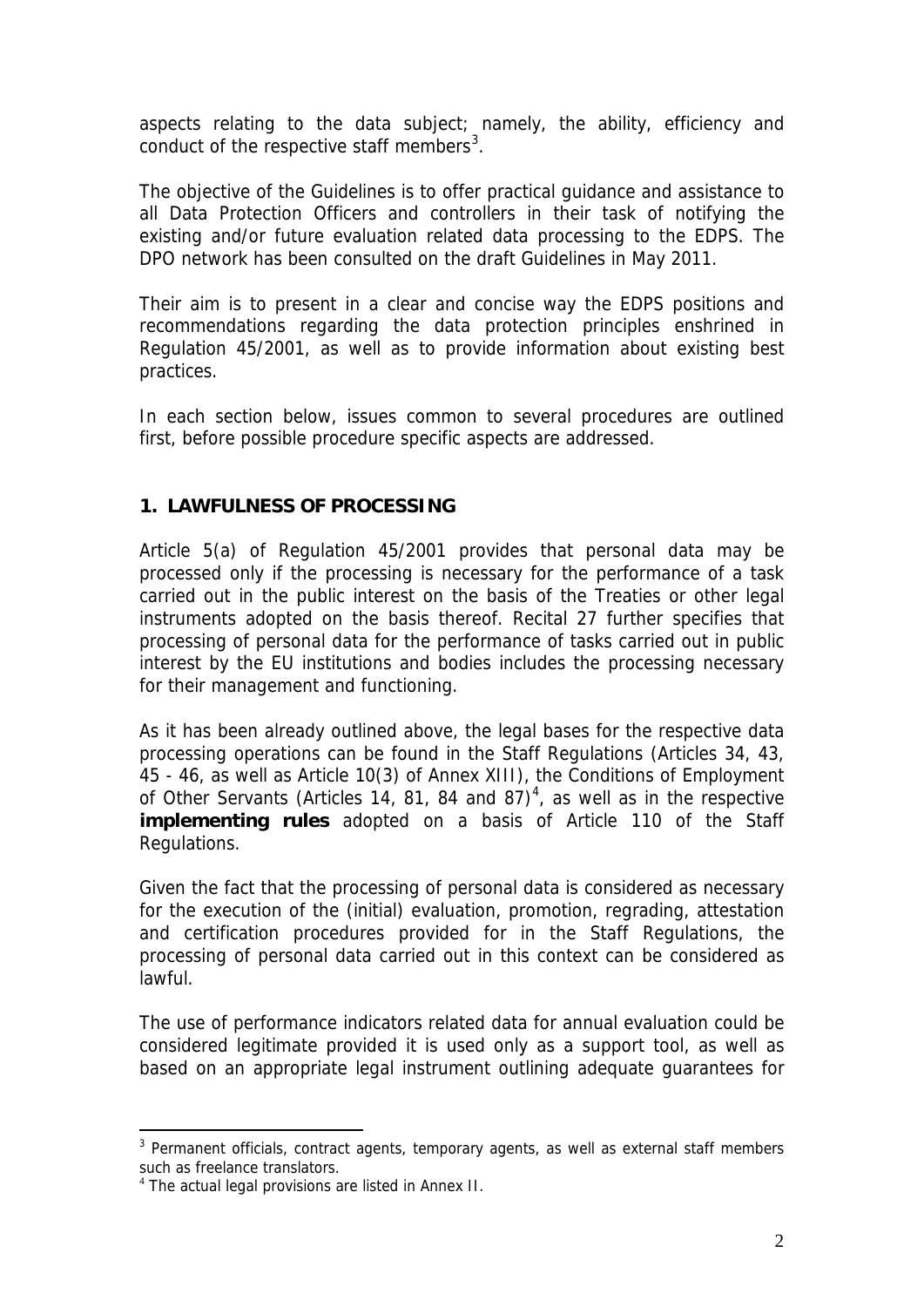rectification of inaccurate data and justification of certain figures by the staff member concerned.

# **2. PROCESSING OF SPECIAL CATEGORIES OF DATA**

According to Article 10 of Regulation 45/2001, processing of certain sensitive data is prohibited unless in certain predefined circumstances.

In the framework of the probation procedure, data concerning **health** may be processed, namely in case of its extension due to a maternity and/or sick leave as provided for in Article 34(1) of the Staff Regulations.

The processing of such data may be justified in terms of Article 10(2)(b) of Regulation 45/2001 as it is necessary to comply with the controller's obligations in the area of employment law as foreseen by the Staff Regulations.

Furthermore, within the staff evaluation as such, data revealing **trade union membership** may be collected. These data may consist of information spontaneously provided in the self-assessment part of CDRs ('additional duties'), such as information about membership in the joint committees.

The processing of such data may be justified on the basis of Article 10(2)(a), (b) and/or (d) of Regulation 45/2001 since it would be considered either necessary for the employer's compliance with specific rights and legal obligations and/or concern data already manifestly made public by the data subject him or herself or eventually be based on a freely given, specific and informed indication of his or her wishes (consent of the data subject).

### **3. DATA QUALITY**

Pursuant to Article 4(1)(a), (c) and (d) of Regulation 45/2001, personal data must be processed fairly and lawfully, be adequate, relevant and not excessive in relation to the purpose for which they are collected and further processed, as well as accurate.

**Proportionality:** The administrative and evaluation data processed in this context must be necessary for accomplishment of the respective procedure.

In this respect, the collection of the following administrative data may be considered excessive for the purpose of staff appraisal: nationality, date of birth, details concerning previous education and career, as well as contact details of previous reporting officer(s).

Also, the collection of medical data within the respective probation reports is deemed unnecessary for the purpose of completion of the particular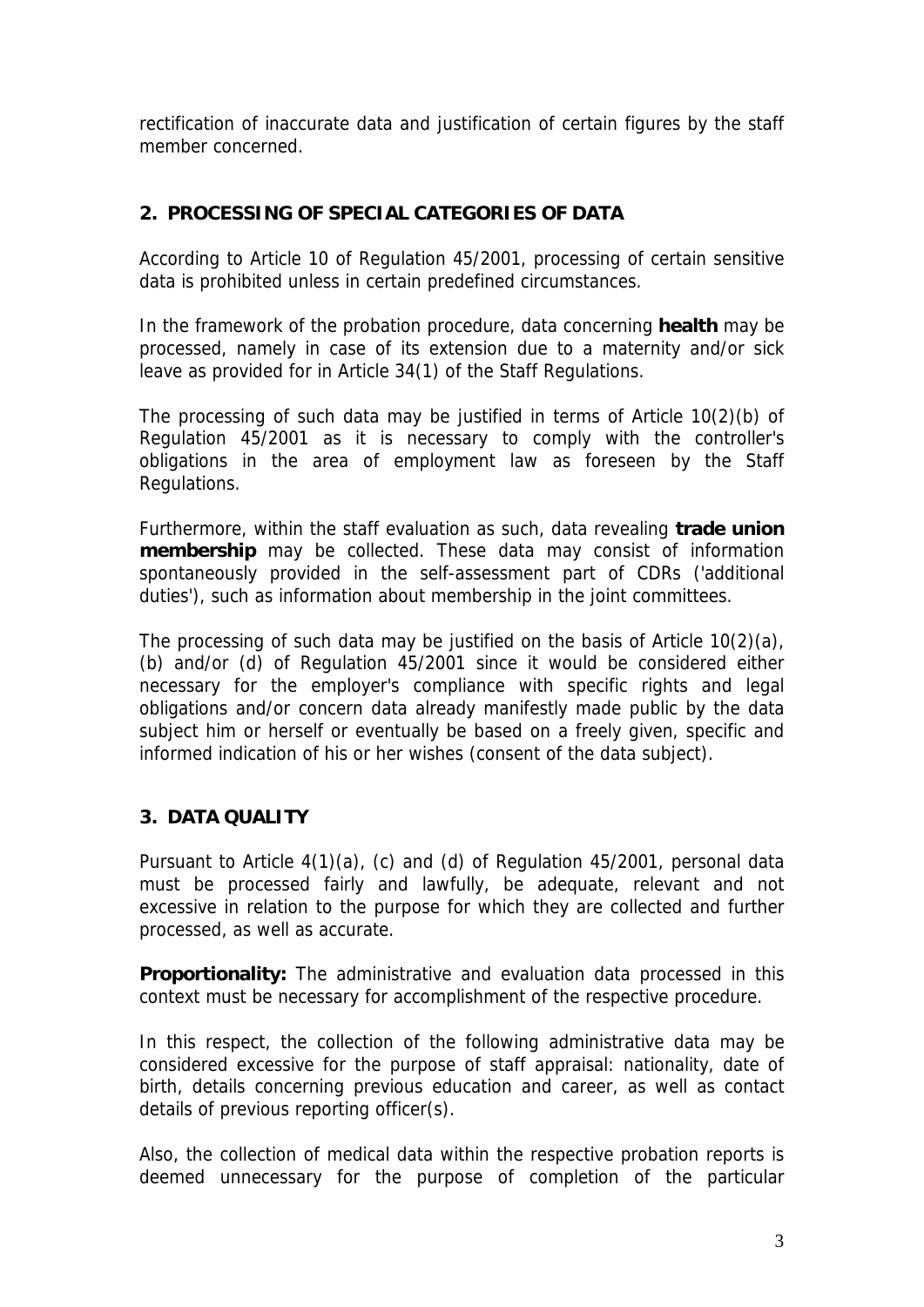procedure. It is recommended that the reason for the extension of the probationary period (sickness, maternity or accident) is provided in a separate note and that no information about the actual diagnosis is processed within the probation procedure.

**Accuracy:** The data processed must be accurate, and where necessary, kept up to date, whereas every reasonable step must be taken to ensure that inaccurate or incomplete data are erased or rectified.

The accuracy of the **administrative data** processed in this context can be ensured by the nature of the procedure itself. In fact, part of the data is provided by the data subjects themselves (in the self-assessment part of the CDR, as well as the applications for certification and attestation). Also, the yearly repetition of appraisal and promotion procedures enables to ensure that the data processed are up to date.

The accuracy of the **evaluation data** processed is difficult to establish due to their subjective nature. In fact, the evaluation of the staff performance constitutes largely subjective judgements by the hierarchical superiors against specified predefined criteria. In any case, data subjects must be provided with a possibility to add their comments directly on the respective reports.

In addition, data subject rights of access, rectification and/or appeal contribute to the accuracy of the data processed (as outlined below).

#### **4. DATA RETENTION**

According to Article 4(1)(e) of Regulation 45/2001, personal data may be kept in a form enabling the identification of data subjects for no longer than necessary for the purposes for which they were collected or further processed. Further storage of data for historical, statistical or scientific purpose is possible in anonymous form only.

The following evaluation related documents containing personal data are being kept in **personal files** in line with Article 26 of the Staff Regulations<sup>[5](#page-3-0)</sup> for up to **ten years after the termination of employment**<sup>[6](#page-3-1)</sup>:

- career development reports,
- probation reports,

 $\overline{a}$ 

- promotion/regrading decisions, as well as letters confirming the final award of the respective points,
- certification files of successful applicants (application<sup>[7](#page-3-2)</sup>, training attendance and exam results),

<span id="page-3-0"></span><sup>&</sup>lt;sup>5</sup> Read together with Articles 11(1) and 81 of the Conditions of Employment of Other Servants.

<sup>&</sup>lt;sup>6</sup> Or the last pension payment.

<span id="page-3-2"></span><span id="page-3-1"></span><sup>&</sup>lt;sup>7</sup> Without the supporting documents that should be destroyed in one month after the publication of the list of successful applicants.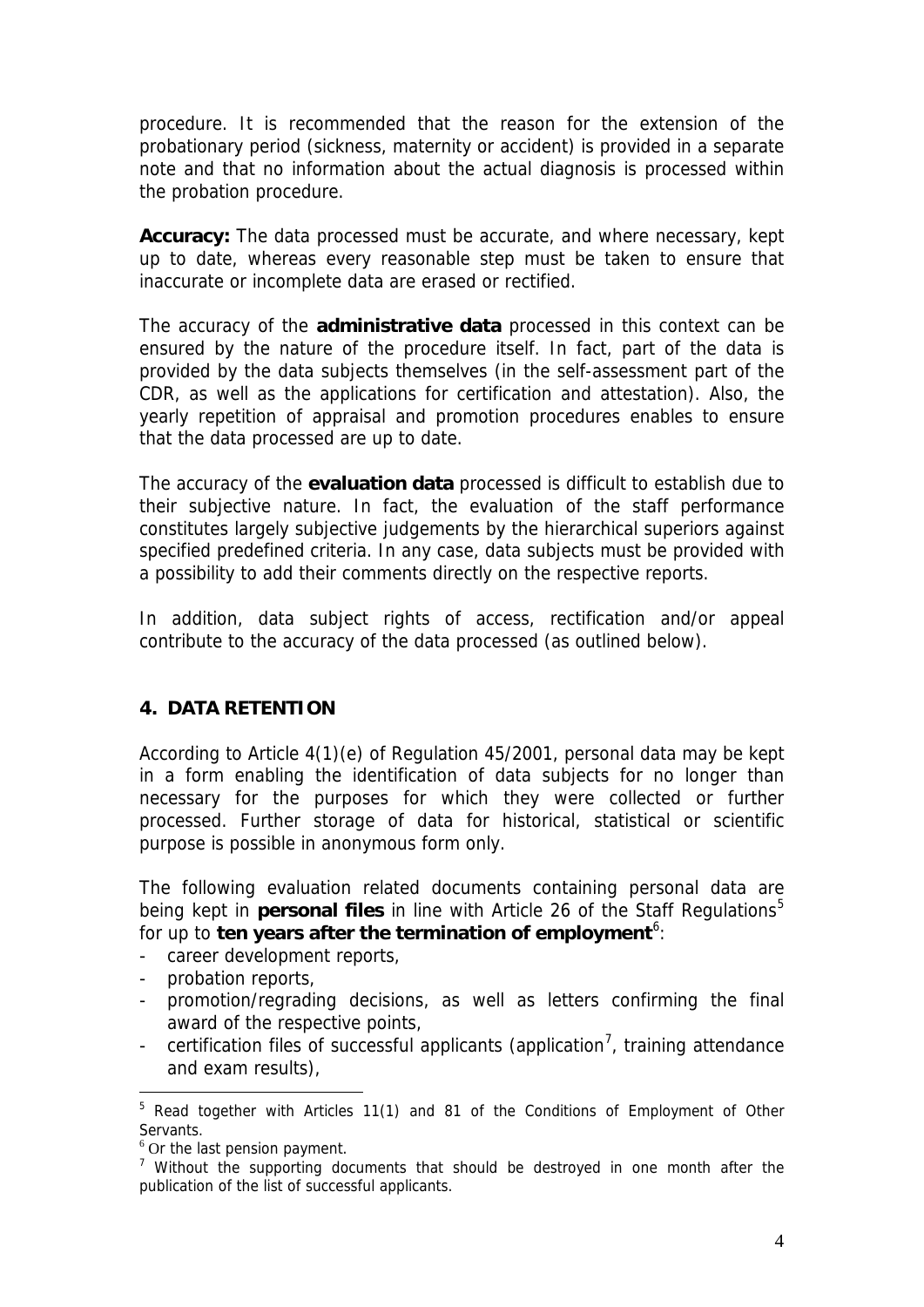- attestation decisions.

The necessity for such a lengthy conservation period may be questionable as it does not correspond to the specific purposes for which the data were collected and/or further processed, i.e. the accomplishment of the respective evaluation exercise. In this respect, in certain cases, the storage of evaluation reports for up to five years after the end of a particular evaluation procedure would be considered appropriate.

This is especially true as concerns evaluation reports which need not necessarily still be relevant during the whole career of the person concerned. Evaluators should be able to consult previous reports to assess the progress made by the member of staff but appropriate time limits should be established as to how far back the reports can go.

Promotion, certification, attestation decisions would in principle need to be kept during the career of the member of staff, but not all related documents should be kept after a certain period.

Also, further storage of lists published on the Intranet within promotion and certification procedures for five years is considered as appropriate for audit purposes.

Finally, the files of unsuccessful applicants for certification and attestation can be kept until all appeal channels have been exhausted, including the time limits for appeals before the Civil Service Tribunal.

# **5. COMPATIBLE USE / CHANGE OF PURPOSE**

Pursuant to Article 4(1)(b) of Regulation 45/2001, personal data should be collected for specified, explicit and legitimate purpose and not further processed in a way incompatible with those purposes. Possible change of purpose is only permissible if explicitly allowed by the internal rules of the EU institution or body, as provided for in Article 6(1) of Regulation 45/2001.

In this respect, the following processing operations have been considered fully compatible with the original purpose in terms of Article 4(1)(b) of the Regulation:

- processing of data collected within the probationary report for the preparation of the first evaluation report (CDR) and the follow-up of the individual training,
- processing of data collected within evaluation report (CDR) for subsequent career development, promotion or regrading, renewal of contracts, as well as follow up of individual training.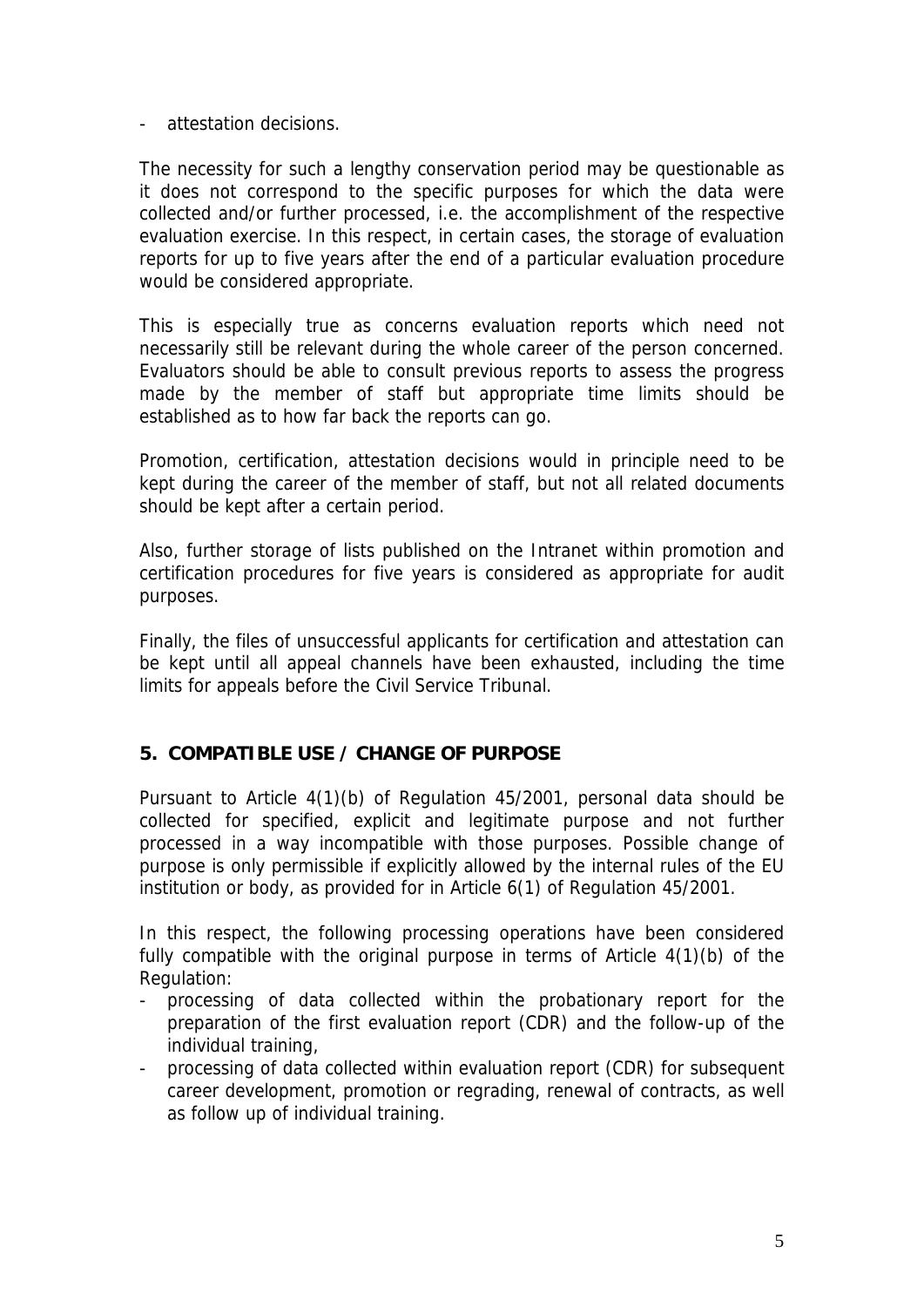### **6. DATA TRANSFERS**

 $\overline{a}$ 

**Internal transfers:** Data processed within evaluation procedures are mainly transferred to recipients within the same or to other institution, body or agency. As outlined in Article 7 of Regulation 45/2001, such transfers have to be necessary for the legitimate performance of tasks covered by the competence of the recipient who cannot process the data for any other purpose than for which they were transmitted.

Transfers to the respective hierarchical superiors (reporting officers, countersigning officers, appeal assessors and appointing authority), responsible Human Resources staff members, as well as members of the respective joint committees may be considered necessary for the accomplishment of the particular (initial) evaluation, promotion or regrading procedure.

In addition, within the certification procedure, transfers of applicants' files to the European Administration School (EAS) and the European Personnel Selection Office (EPSO), as well as data transfers from EPSO to the body managing the internal network and the computer system storage and hosting environment (DG DIGIT) can be considered as necessary for the accomplishment of this particular procedure<sup>[8](#page-5-0)</sup>.

Furthermore, the transfers to internal auditors, Legal Service, Civil Service Tribunal, EDPS and European Ombudsman can be considered necessary in certain cases for the performance of the respective supervisory, advisory or judicial task.

Finally, transfers of administrative and evaluation data contained in the personal files to responsible services in other EU institutions, bodies or agencies can be considered necessary in case of the transfer of a specific staff member.

In order to ensure full compliance with Regulation 45/2001, the EDPS recommends that all internal recipients are reminded of the purpose limitation obligation in terms of Article 7(3) of the Regulation.

**External transfers:** According to Article 8(a) of Regulation 45/2001, transfers to external recipients established in the  $EU^9$  $EU^9$  have to be necessary for the performance of a task carried out in the public interest or subject to the exercise of public authority.

<span id="page-5-0"></span><sup>&</sup>lt;sup>8</sup> In detail cf. EDPS Opinion in case 2006-396 on the EAS and EPSO involvement in the certification.

<span id="page-5-1"></span><sup>&</sup>lt;sup>9</sup> Subjected to the national law implementing the Directive 95/46 on the protection of individuals with regard to the processing of personal data and on the free movement of such data.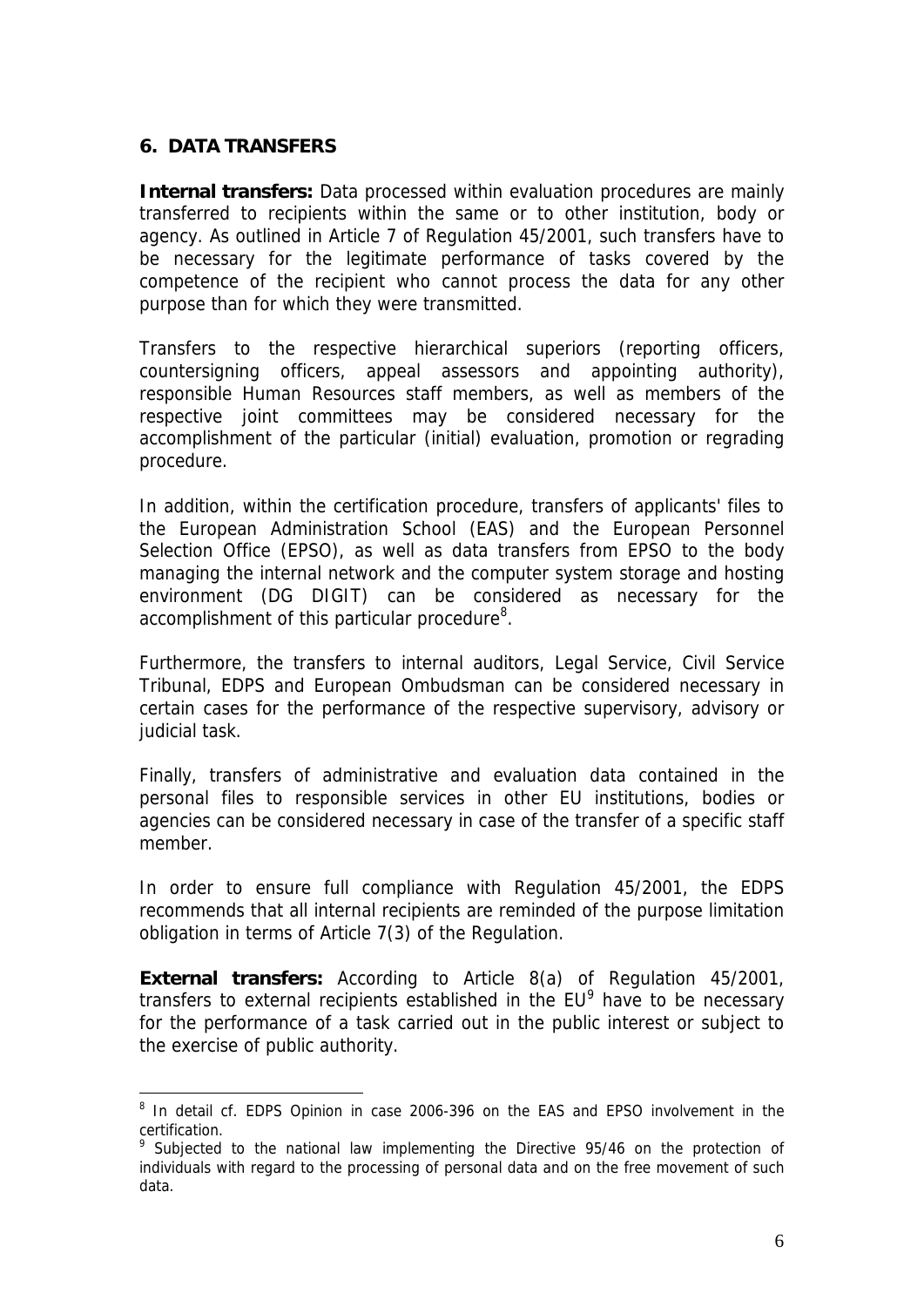So, in the present context, external subjects would need to act on behalf of a particular EU institution, body or agency, i.e. as processors within the meaning of Article 2(e) of the Regulation<sup>10</sup>.

Accordingly, the data transfers to the **external instructors** involved in compulsory training on behalf of the EAS, as well as to the **external assessors** sitting on the Examination Boards on behalf of the EPSO can be considered necessary for the provision of the respective training, as well as the assessment of the concerned officials within the certification procedure.

# **7. RIGHTS OF DATA SUBJECTS**

The data subjects' rights of **access and rectification** are enshrined in Articles 13 and 14 of Regulation 45/2001.

In principle, within the evaluation procedures, data subjects are provided with a copy of their reports and are invited to make comments on them, as foreseen in Articles 34 and 43 of the Staff Regulations, as well as Articles 14 and 84 CEOS. They can also obtain access to all the documents in their personal file even after leaving the service as provided for in Article 26 of the Staff Regulations, as well as Articles 11(1) and 81 of the CEOS.

The rectification of the factual data processed is possible upon request to the controller, whereas the (by nature subjective) evaluation data can be rectified within the respective **appeal** procedures. In any case, it should be ensured that the revised reports are being added to the personal file.

# **8. INFORMATION TO DATA SUBJECTS**

In order to ensure transparency and fairness of the processing, the following information listed in Articles 11 and/or 12 of Regulation 45/2001 should be provided to data subjects:

- ‐ identity of the controller,
- ‐ purpose of the processing,
- ‐ data categories,
- ‐ whether replies to the questions are obligatory or voluntary, as well as possible consequences of failure to reply,
- ‐ possible data recipients,
- ‐ existence of rights of access, rectification and recourse to the EDPS,
- ‐ legal basis of the processing,
- ‐ applicable data retention periods.

Due to the fact that this information should be provided either at the collection of data or before their first disclosure to a third party, the following

 $\overline{a}$ 

<span id="page-6-0"></span> $10$  Cf. in detail below (point 9).